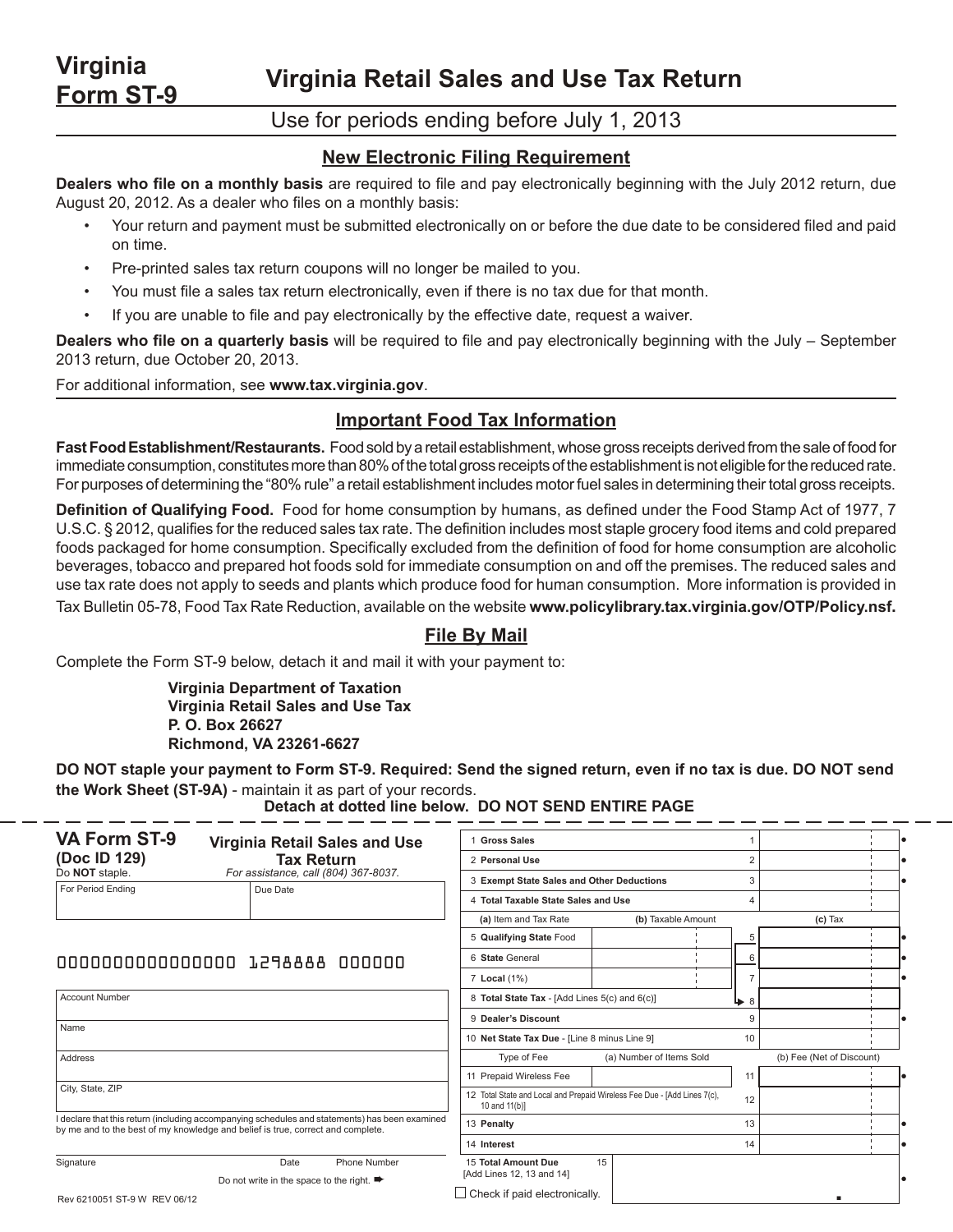# **Form ST-9A Virginia Retail Sales and Use Tax Worksheet and Instructions**

Name

Account No.

Period *Return and payment due on 20th of month following end of period.*

**Worksheet is for your records only. Do NOT mail.**

**Dealers who file on a monthly basis** are required to file and pay electronically beginning with the July 2012 return, due August 20, 2012.

#### **More information is available at www.tax.virginia.gov.**

Complete this worksheet and transfer the lines indicated by the arrows to the corresponding line numbers on Virginia Retail Sales and Use Tax Return (ST-9).

| 1. |                                                                                                                                                                                                                                                                                                                                                                                                                                                                           | <b>Gross Sales</b><br>Enter total gross dollar amount of tangible personal property sold or leased and taxable services sold,<br>whether for cash or on credit. Do not include cost price of tangible personal property recorded on Line 2.<br>Do not include sales tax in the gross sales amount.                                                                                                                                                                                           | Enter on Form ST-9, Line 1      |     | 1.  |       |  |
|----|---------------------------------------------------------------------------------------------------------------------------------------------------------------------------------------------------------------------------------------------------------------------------------------------------------------------------------------------------------------------------------------------------------------------------------------------------------------------------|----------------------------------------------------------------------------------------------------------------------------------------------------------------------------------------------------------------------------------------------------------------------------------------------------------------------------------------------------------------------------------------------------------------------------------------------------------------------------------------------|---------------------------------|-----|-----|-------|--|
| 2. | <b>Personal Use</b><br>Enter the cost price of tangible personal property purchased without payment of sales tax and withdrawn<br>from inventory for use or consumption and/or cost price of tangible personal property purchased either in or<br>outside this state for dealer's own use or consumption on which no sales or use tax has been paid.<br>Enter on Form ST-9, Line 2                                                                                        |                                                                                                                                                                                                                                                                                                                                                                                                                                                                                              |                                 |     | 2.  |       |  |
|    | a.                                                                                                                                                                                                                                                                                                                                                                                                                                                                        | Subtotal<br>Add Lines 1 and 2.                                                                                                                                                                                                                                                                                                                                                                                                                                                               |                                 | 2a. |     |       |  |
| 3. | а.                                                                                                                                                                                                                                                                                                                                                                                                                                                                        | <b>Exempt Sales and Other Deductions</b><br>Enter the exempt sales amount. Exempt sales include, but are not limited to, sales for resale<br>and numerous other types of sales most of which require that an exemption certificate be<br>obtained from the purchaser. An example of an exempt sale for which no exemption certificate<br>is required is the sale of school supplies, clothing and footwear sold during the first weekend in<br>August. (Attach a schedule to the worksheet.) |                                 | 3а. |     |       |  |
|    | Enter sales price of tangible personal property sold and returned by customers during this period<br>b.<br>provided such sales are included on Line 1 and not deducted on Line 3a.                                                                                                                                                                                                                                                                                        |                                                                                                                                                                                                                                                                                                                                                                                                                                                                                              |                                 | 3b. |     |       |  |
|    | Enter sales price of tangible personal property returned for which the state and local taxes were<br>C.<br>paid in a prior period that resulted in a refund to the customer or a credit to the customer's<br>account during this period. Also, include unpaid sales price of tangible personal property sold<br>under a retained title, conditional sale or similar contract that was repossessed and for which<br>the state and local taxes were paid in a prior period. |                                                                                                                                                                                                                                                                                                                                                                                                                                                                                              |                                 | 3c. |     |       |  |
|    | Enter sales price of tangible personal property charged off as bad debt for which the state and<br>d.<br>local tax was paid in a prior period. (See 23 VAC 10-210-160 Bad Debts for details.)                                                                                                                                                                                                                                                                             |                                                                                                                                                                                                                                                                                                                                                                                                                                                                                              |                                 |     |     |       |  |
|    | Enter any other deductions allowed by law. (Attach schedule to worksheet.)<br>е.                                                                                                                                                                                                                                                                                                                                                                                          |                                                                                                                                                                                                                                                                                                                                                                                                                                                                                              |                                 |     |     |       |  |
|    | Subtotal. Add Lines 3a through 3e.<br>f.                                                                                                                                                                                                                                                                                                                                                                                                                                  |                                                                                                                                                                                                                                                                                                                                                                                                                                                                                              |                                 |     |     |       |  |
| 3. |                                                                                                                                                                                                                                                                                                                                                                                                                                                                           | Enter lesser of Line 3f and Line 2a. Carry excess to next return.                                                                                                                                                                                                                                                                                                                                                                                                                            | Enter on Form ST-9, Line 3      |     | 3.  |       |  |
| 4. |                                                                                                                                                                                                                                                                                                                                                                                                                                                                           | <b>Total Taxable State Sales and Use</b><br>Line 2a minus Line 3.                                                                                                                                                                                                                                                                                                                                                                                                                            | Enter on Form ST-9, Line 4      |     | 4.  |       |  |
| 5. | а.                                                                                                                                                                                                                                                                                                                                                                                                                                                                        | <b>State - Qualifying Food</b><br>For periods beginning on or after July 1, 2005, enter 1.5% (.015).                                                                                                                                                                                                                                                                                                                                                                                         |                                 | 5a. |     | 0.015 |  |
|    | b.                                                                                                                                                                                                                                                                                                                                                                                                                                                                        | Enter portion of Line 4 amount attributable to eligible food sold for home consumption.                                                                                                                                                                                                                                                                                                                                                                                                      | Enter on Form ST-9, Line 5b     | 5b. |     |       |  |
|    | C.                                                                                                                                                                                                                                                                                                                                                                                                                                                                        | Multiply Line 5a by Line 5b.                                                                                                                                                                                                                                                                                                                                                                                                                                                                 | Enter on Form ST-9, Line 5c     |     | 5c. |       |  |
| 6. | а.                                                                                                                                                                                                                                                                                                                                                                                                                                                                        | <b>State - General</b><br>For periods beginning on or after September 1, 2004, enter 4% (.04).                                                                                                                                                                                                                                                                                                                                                                                               |                                 | 6а. |     | .04   |  |
|    | b.                                                                                                                                                                                                                                                                                                                                                                                                                                                                        | Enter portion of Line 4 amount subject to general sales tax rate. (Line 4 less Line 5b)                                                                                                                                                                                                                                                                                                                                                                                                      | Enter on Form ST-9, Line 6b 6b. |     |     |       |  |
|    | С.                                                                                                                                                                                                                                                                                                                                                                                                                                                                        | Multiply Line 6a by Line 6b.                                                                                                                                                                                                                                                                                                                                                                                                                                                                 | Enter on Form ST-9, Line 6c     |     | 6c. |       |  |
| 7. | Local<br>a.                                                                                                                                                                                                                                                                                                                                                                                                                                                               | Enter Local Sales and Use Tax rate of 1% (.01).                                                                                                                                                                                                                                                                                                                                                                                                                                              |                                 | 7а. |     | .01   |  |
|    | b.                                                                                                                                                                                                                                                                                                                                                                                                                                                                        | Enter portion of Line 4 amount subject to local sales tax rate.                                                                                                                                                                                                                                                                                                                                                                                                                              | Enter on Form ST-9, Line 7b     | 7b. |     |       |  |
|    | C.                                                                                                                                                                                                                                                                                                                                                                                                                                                                        | Multiply Line 7a by Line 7b.                                                                                                                                                                                                                                                                                                                                                                                                                                                                 | Enter on Form ST-9, Line 7c     |     | 7c. |       |  |